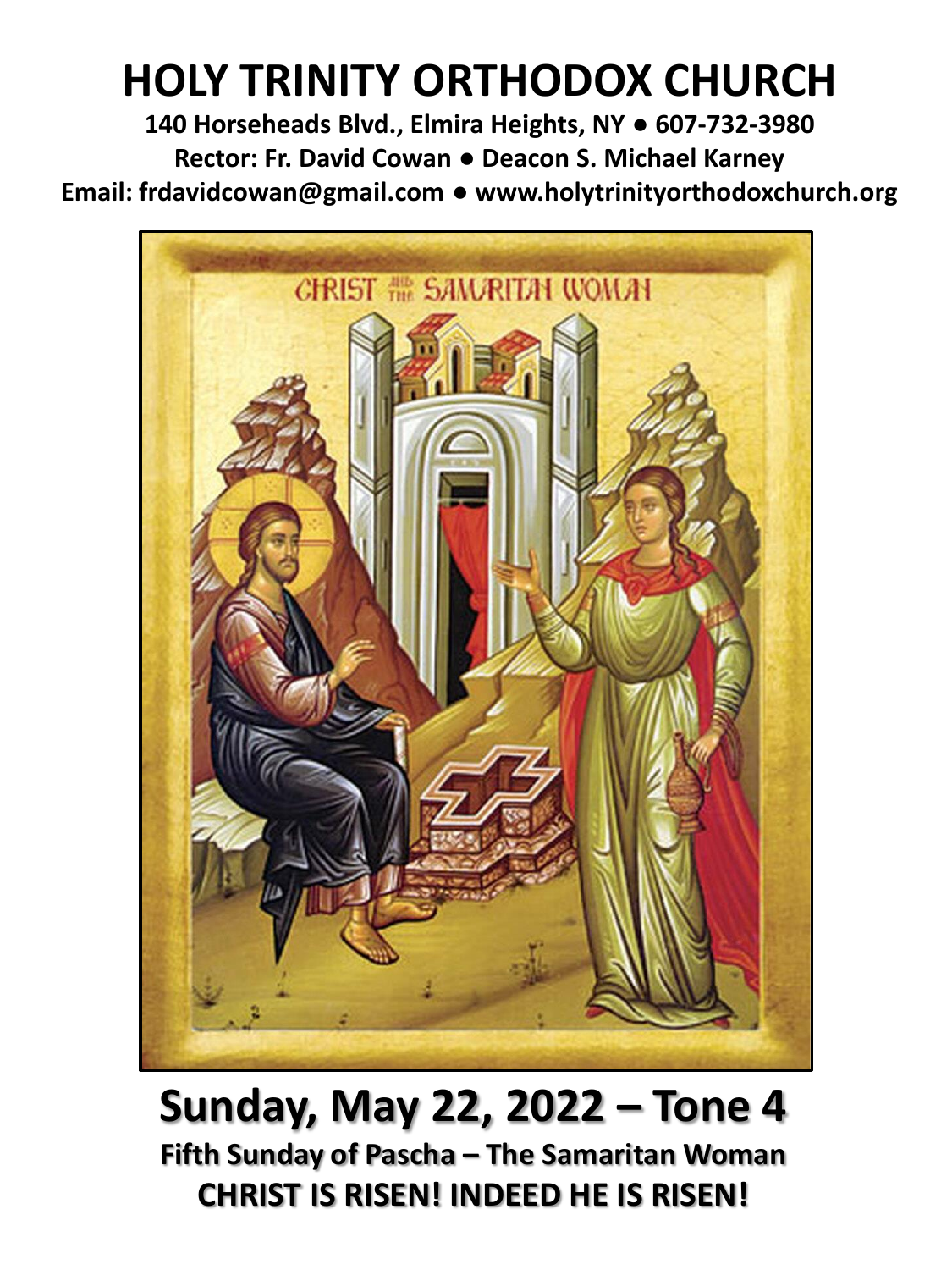# **SERVICES AND ACTIVITIES**

*Most Services May Be Joined by Live Stream at Web Address [www.facebook.com/htocelmiraheights](http://www.facebook.com/htocelmiraheights) or go to [www.YouTube.com](http://www.youtube.com/) and search for "Holy Trinity Church Elmira Heights NY"*

#### **Today – 5 th Sunday of Pascha: The Samaritan Woman**

8:40 AM *3 rd and 6th Hours* 9:00 AM *Divine Liturgy* followed by Fellowship Hour, Fundraising Planning Meeting, and Year-End "Families Learning Together" Activity 1:00 PM *Blessing of Graves* at our Parish Cemetery **Tuesday, May 24** 7:00 PM "Thinking Orthodox" Adult Education – in Church and by Zoom **Saturday, May 28** 5:00 PM *Great Vespers;* Private Confession Available Afterward **Sunday, May 29 – 6 th Sunday of Pascha, The Blind Man** 8:40 AM *3 rd and 6th Hours* 9:00 AM *Divine Liturgy* followed by Fellowship Hour

## **SECOND FRIDGE / FREEZER SOUGHT FOR MINISTRY HALL**

Thank you to those who brought the Fellowship Hour supplies requested last week! Does anyone have **a refrigerator / freezer unit** 

that they can donate to the Ministry Hall?

We have one, but another would be very helpful for the fundraising events we are planning.



Week 1: Sunday, July 3 - Friday, July 8 -- Family Week

Week 2: Sunday, July 10 - Saturday, July 16 -- Horse Week 1

Week 3: Sunday, July 17 - Saturday, July 23 -- Mish Mash Week

Week 4: Sunday, July 24 - Saturday, July 30 -- Horse Week 2

Week 5: Sunday, July 31 - Saturday, August 6 -- Teen Week

standrewscamp.org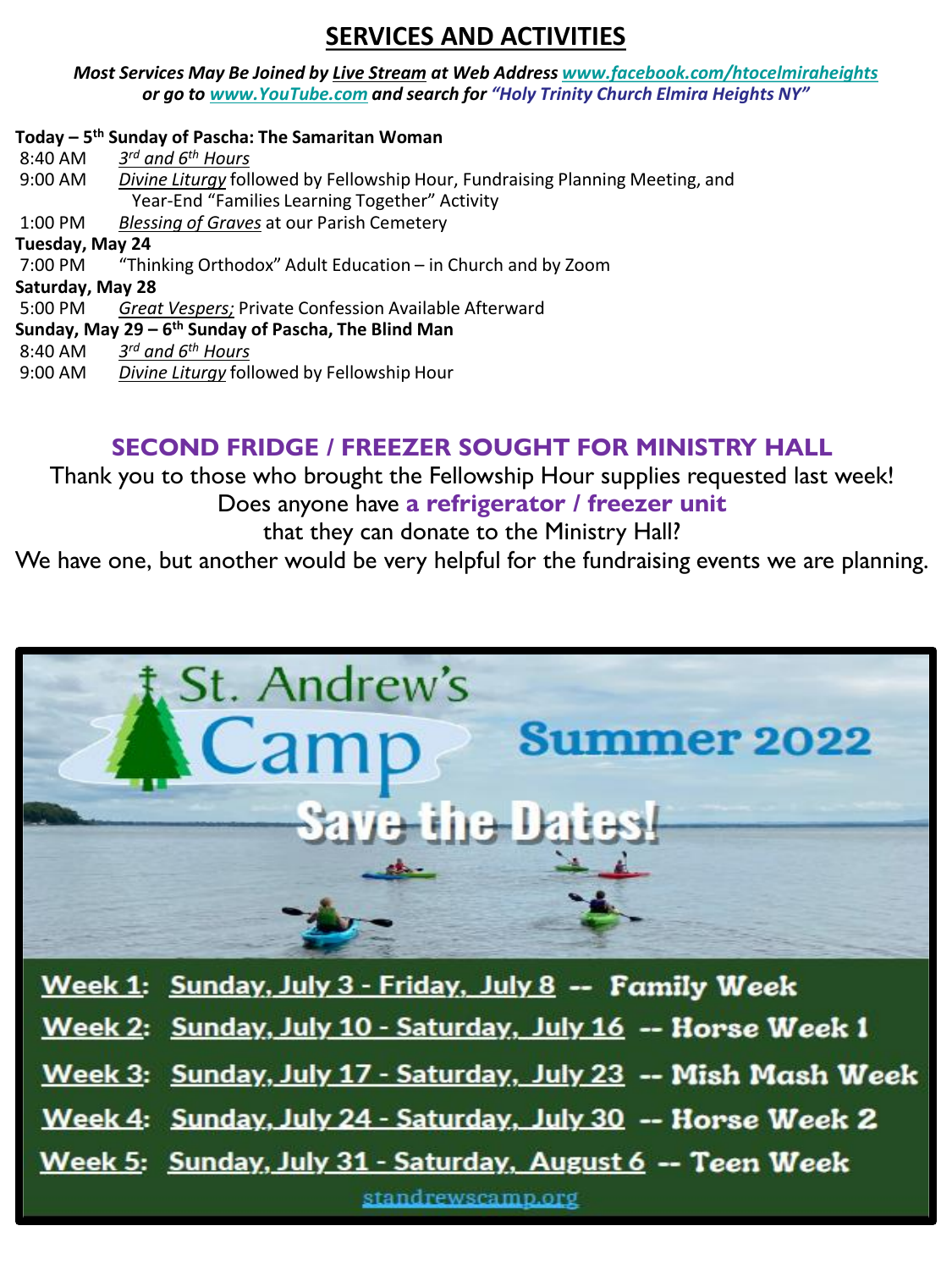## **TODAY'S SCRIPTURE READINGS**

**EPISTLE Acts 11:19-26, 29-30** In those days, those who were scattered after the persecution that arose over Stephen traveled as far as Phoenicia, Cyprus, and Antioch, preaching the word to no one but the Jews only. But some of them were men from Cyprus and Cyrene, who, when they had come to Antioch, spoke to the Hellenists, preaching the Lord Jesus. And the hand of the Lord was with them, and a great number believed and turned to the Lord. Then news of these things came to the ears of the church in Jerusalem, and they sent out Barnabas to go as far as Antioch. When he came and had seen the grace of God, he was glad, and encouraged them all that with purpose of heart they should continue with the Lord. For he was a good man, full of the Holy Spirit and of faith. And a great many people were added to the Lord. Then Barnabas departed for Tarsus to seek Saul. And when he had found him, he brought him to Antioch. So it was that for a whole year they assembled with the church and taught a great many people. And the disciples were first called Christians in Antioch. Then the disciples, each according to his ability, determined to send relief to the brethren dwelling in Judea. This they also did, and sent it to the elders by the hands of Barnabas and Saul.

**GOSPEL John 4:5-42** At that time, Jesus came to a city of Samaria which is called Sychar, near the plot of ground that Jacob gave to his son Joseph. Now Jacob's well was there. Jesus therefore, being wearied from His journey, sat thus by the well. It was about the sixth hour. A woman of Samaria came to draw water. Jesus said to her, "Give Me a drink." For His disciples had gone away into the city to buy food. Then the woman of Samaria said to Him, "How is it that You, being a Jew, ask a drink from me, a Samaritan woman?" For Jews have no dealings with Samaritans. Jesus answered and said to her, "If you knew the gift of God, and who it is who says to you, 'Give Me a drink,' you would have asked Him, and He would have given you living water." The woman said to Him, "Sir, You have nothing to draw with, and the well is deep. Where then do You get that living water? Are You greater than our father Jacob, who gave us the well, and drank from it himself, as well as his sons and his livestock?" Jesus answered and said to her, "Whoever drinks of this water will thirst again, but whoever drinks of the water that I shall give him will never thirst. But the water that I shall give him will become in him a fountain of water springing up into everlasting life. The woman said to Him, "Sir, give me this water, that I may not thirst, nor come here to draw." Jesus said to her, "Go, call your husband, and come here." The woman answered and said, "I have no husband." Jesus said to her, "You have well said, 'I have no husband,' for you have had five husbands, and the one whom you now have is not your husband; in that you spoke truly." The woman said to Him, "Sir, I perceive that You are a prophet. Our fathers worshiped on this mountain, and you Jews say that in

**(Continues Next Page)**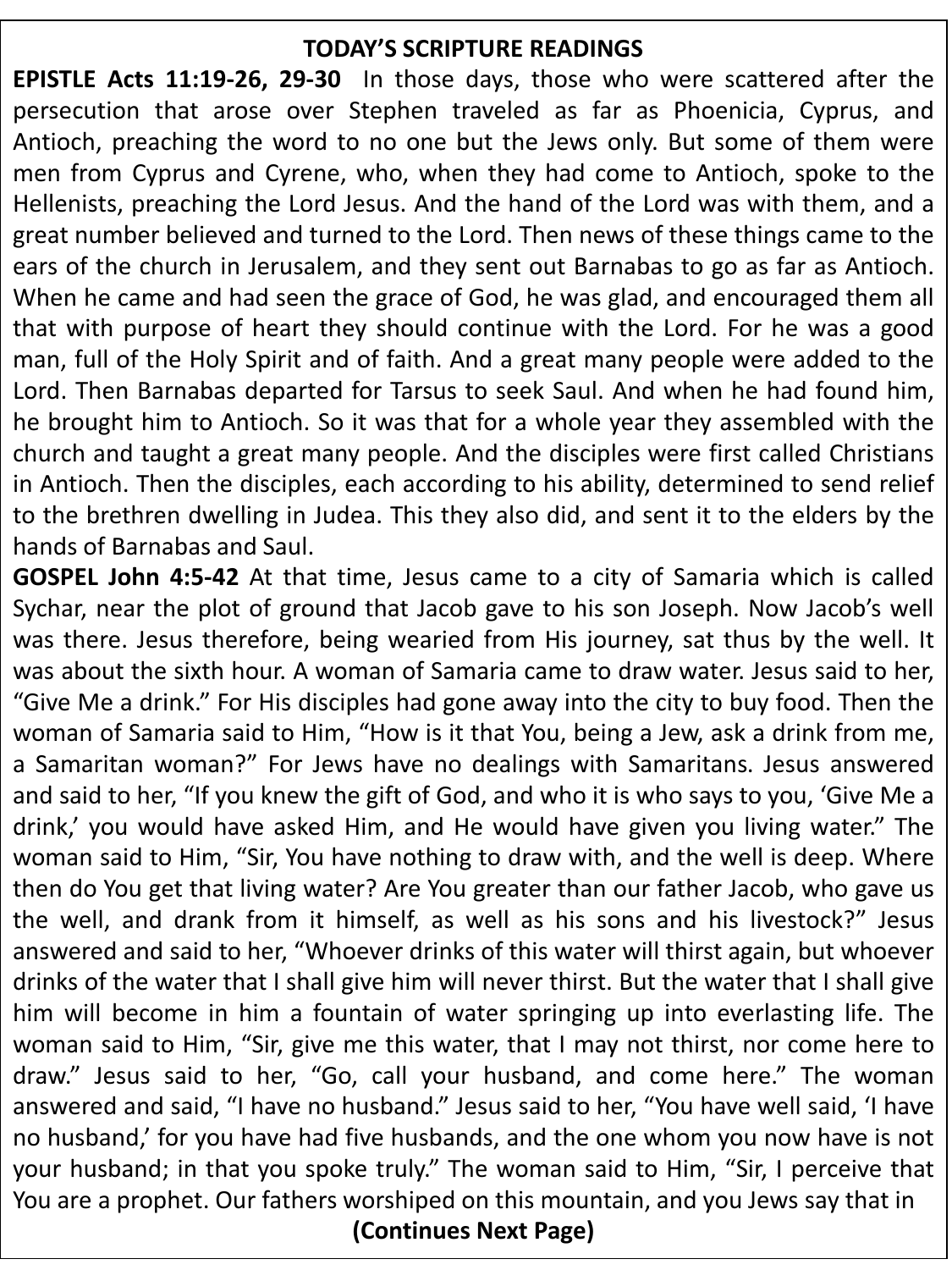## **TODAY'S SCRIPTURE READINGS (Continued)**

Jerusalem is the place where one ought to worship." Jesus said to her, "Woman, believe Me, the hour is coming when you will neither on this mountain, nor in Jerusalem, worship the Father. You worship what you do not know; we know what we worship, for salvation is of the Jews. But the hour is coming, and now is, when the true worshipers will worship the Father in spirit and truth; for the Father is seeking such to worship Him. God is Spirit, and those who worship Him must worship in spirit and truth." The woman said to Him, "I know that Messiah is coming" (who is called Christ). "When He comes, He will tell us all things." Jesus said to her, "I who speak to you am He." And at this point His disciples came, and they marveled that He talked with a woman; yet no one said, "What do You seek?" or, "Why are You talking with her?" The woman then left her waterpot, went her way into the city, and said to the men, "Come, see a Man who told me all things that I ever did. Could this be the Christ?" Then they went out of the city and came to Him. In the meantime His disciples urged Him, saying, "Rabbi, eat." But He said to them, "I have food to eat of which you do not know." Therefore the disciples said to one another, "Has anyone brought Him anything to eat?" Jesus said to them, "My food is to do the will of Him who sent Me, and to finish His work. Do you not say, 'There are still four months and then comes the harvest'? Behold, I say to you, lift up your eyes and look at the fields, for they are already white for harvest! And he who reaps receives wages, and gathers fruit for eternal life, that both he who sows and he who reaps may rejoice together. For in this the saying is true: 'One sows and another reaps.' I sent you to reap that for which you have not labored; others have labored, and you have entered into their labors." And many of the Samaritans of that city believed in Him because of the word of the woman who testified, "He told me all that I ever did." So when the Samaritans had come to Him, they urged Him to stay with them; and He stayed there two days. And many more believed because of His own word. Then they said to the woman, "Now we believe, not because of what you said, for we ourselves have heard Him and we know that this is indeed the Christ, the Savior of the world."

**NEXT SUNDAY: MEMORIAL DAY PRAYERS FOR VETERANS, LIVING AND DEPARTED** Please write your loved ones' names on the PRAYERS FOR VETERANS & SOLDIERS list on the candle desk; and we will pray for them next Sunday, in honor of Memorial Day.

#### **GRADUATE SUNDAY: JUNE 12**

We will honor Graduates from high school, college, and technical and professional programs on Sunday, June 12 – Pentecost, our Parish Feast Day. Graduates and Families, please see my email message from May 20 requesting that you share your successes and future plans with the parish and the Diocese! Thank you! - Fr. David